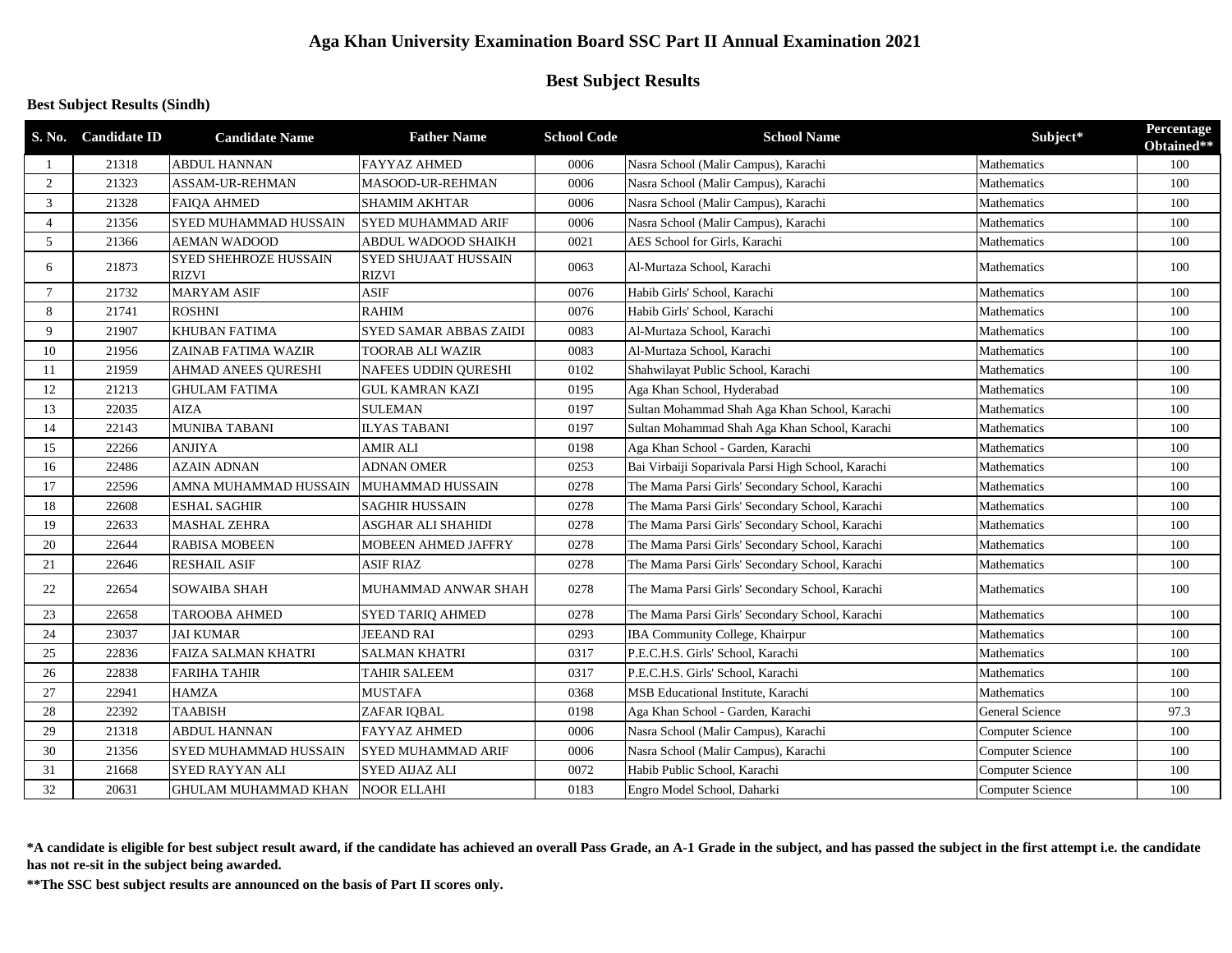|    | S. No. Candidate ID | <b>Candidate Name</b>                | <b>Father Name</b>                          | <b>School Code</b> | <b>School Name</b>                              | Subject*                          | Percentage<br>Obtained** |
|----|---------------------|--------------------------------------|---------------------------------------------|--------------------|-------------------------------------------------|-----------------------------------|--------------------------|
| 33 | 21792               | <b>SALWA MUHAMMAD ASIF</b>           | <b>MUHAMMAD ASIF</b>                        | 0076               | Habib Girls' School, Karachi                    | Economics                         | 97.3                     |
| 34 | 22379               | <b>MUHAMMAD FAIZAN</b>               | <b>MUHAMMAD FAREED</b>                      | 0198               | Aga Khan School - Garden, Karachi               | Civics                            | 97.3                     |
| 35 | 21767               | <b>ARWA</b>                          | <b>SAIFUDDIN</b>                            | 0076               | Habib Girls' School, Karachi                    | <b>Elements Of Home Economics</b> | 90.7                     |
| 36 | 21771               | <b>HAJRAH ABID</b>                   | ABID MUHAMMAD NAZIR                         | 0076               | Habib Girls' School, Karachi                    | <b>Elements Of Home Economics</b> | 90.7                     |
| 37 | 21793               | <b>SARAH HASNAIN</b>                 | <b>HASNAIN IBRAHIM</b>                      | 0076               | Habib Girls' School, Karachi                    | <b>Elements Of Home Economics</b> | 90.7                     |
| 38 | 21771               | <b>HAJRAH ABID</b>                   | ABID MUHAMMAD NAZIR                         | 0076               | Habib Girls' School, Karachi                    | Food And Nutrition                | 94.7                     |
| 39 | 21376               | <b>BASMA ZEHRA</b>                   | <b>AFTAB-UR-REHMAN DAUDI</b>                | 0021               | AES School for Girls, Karachi                   | Physics                           | 98.7                     |
| 40 | 21887               | <b>AROOMA ZEHRA</b>                  | <b>SYED MUHAMMAD ABBAS</b>                  | 0083               | Al-Murtaza School, Karachi                      | Physics                           | 98.7                     |
| 41 | 22032               | <b>AHMED BIN ALI</b>                 | <b>FARZAND ALI</b>                          | 0197               | Sultan Mohammad Shah Aga Khan School, Karachi   | Physics                           | 98.7                     |
| 42 | 22630               | <b>MALIHA ZIA</b>                    | TARIQ ZIA                                   | 0278               | The Mama Parsi Girls' Secondary School, Karachi | Physics                           | 98.7                     |
| 43 | 23027               | <b>ABDUL WAHAB</b>                   | <b>GHULAM MOHAMMAD</b>                      | 0293               | IBA Community College, Khairpur                 | Physics                           | 98.7                     |
| 44 | 21366               | <b>AEMAN WADOOD</b>                  | <b>ABDUL WADOOD SHAIKH</b>                  | 0021               | AES School for Girls, Karachi                   | Chemistry                         | 100                      |
| 45 | 21646               | MUHAMMAD SADIQ                       | MUHAMMAD FAISAL                             | 0072               | Habib Public School, Karachi                    | Chemistry                         | 100                      |
| 46 | 21730               | MARIA MUHAMMAD AQEEL                 | MUHAMMAD AQEEL<br><b>YAKOOB</b>             | 0076               | Habib Girls' School, Karachi                    | Chemistry                         | 100                      |
| 47 | 23668               | <b>KASHISH ALI</b>                   | <b>ALI JAN</b>                              | 0479               | IBA Community College, Ubauro                   | Chemistry                         | 100                      |
| 48 | 21711               | <b>AYESHA AMJAD ALI</b>              | <b>AMJAD ALI</b>                            | 0076               | Habib Girls' School, Karachi                    | <b>Biology</b>                    | 100                      |
| 49 | 21713               | <b>AZWA AAMIR</b>                    | <b>AAMIR AKBER ALI</b>                      | 0076               | Habib Girls' School, Karachi                    | Biology                           | 100                      |
| 50 | 21908               | <b>MALIKA ZEHRA</b>                  | <b>SYED NAFEES MUHAMMAD</b><br><b>RIZVI</b> | 0083               | Al-Murtaza School, Karachi                      | Biology                           | 100                      |
| 51 | 23653               | <b>ZAARA</b>                         | ZULFIQAR ALI                                | 0196               | Aga Khan School Sultanabad, Hyderabad           | Biology                           | 100                      |
| 52 | 22580               | <b>AFIYA SOHAIL</b>                  | <b>SOHAIL IDREES</b>                        | 0278               | The Mama Parsi Girls' Secondary School, Karachi | Biology                           | 100                      |
| 53 | 22630               | <b>MALIHA ZIA</b>                    | <b>TARIQ ZIA</b>                            | 0278               | The Mama Parsi Girls' Secondary School, Karachi | <b>Biology</b>                    | 100                      |
| 54 | 21769               | <b>FATEMA KHUZEMA</b>                | KHUZEMA ABDULLAH                            | 0076               | Habib Girls' School, Karachi                    | Art & Model Drawing               | 90.7                     |
| 55 | 21771               | <b>HAJRAH ABID</b>                   | ABID MUHAMMAD NAZIR                         | 0076               | Habib Girls' School, Karachi                    | Art & Model Drawing               | 90.7                     |
| 56 | 21772               | <b>ILHAM</b>                         | MUHAMMAD IOBAL                              | 0076               | Habib Girls' School, Karachi                    | Art & Model Drawing               | 90.7                     |
| 57 | 21773               | <b>IORA AMJAD</b>                    | AMJAD IQBAL                                 | 0076               | Habib Girls' School, Karachi                    | <b>Business Studies</b>           | 97.3                     |
| 58 | 21804               | <b>ZOHA FATIMA</b>                   | <b>ZAKIR HUSSAIN</b>                        | 0076               | Habib Girls' School, Karachi                    | <b>Environmental Studies</b>      | 92                       |
| 59 | 21606               | SYED JAWAAD ALI RAZA<br><b>ZAIDI</b> | SYED MOHSIN RAZA SHAD<br>ZAIDI              | 0068               | Ghulaman-e-Abbas School, Karachi                | <b>General Mathematics</b>        | 100                      |
| 60 | 21771               | <b>HAJRAH ABID</b>                   | ABID MUHAMMAD NAZIR                         | 0076               | Habib Girls' School, Karachi                    | <b>General Mathematics</b>        | 100                      |
| 61 | 21602               | <b>SHOZAB REZA</b>                   | <b>ALI RAZA</b>                             | 0068               | Ghulaman-e-Abbas School, Karachi                | Principles Of Accounting          | 98.7                     |

**\*A candidate is eligible for best subject result award, if the candidate has achieved an overall Pass Grade, an A-1 Grade in the subject, and has passed the subject in the first attempt i.e. the candidate has not re-sit in the subject being awarded.**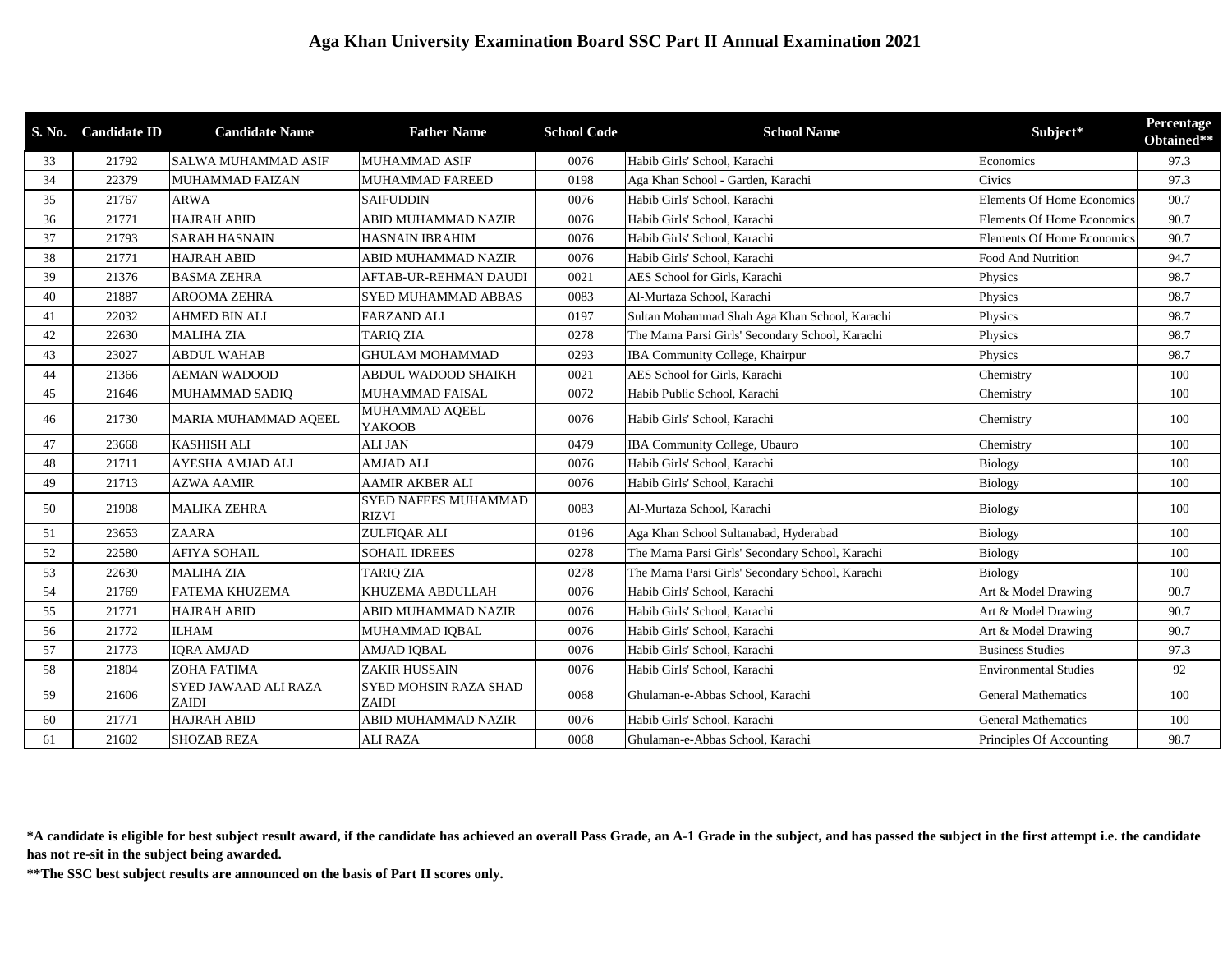#### **Best Subject Results (Punjab)**

| S. No. | <b>Candidate ID</b> | <b>Candidate Name</b>                      | <b>Father Name</b>                     | <b>School Code</b> | <b>School Name</b>                                         | Subject*           | Percentage<br>Obtained** |
|--------|---------------------|--------------------------------------------|----------------------------------------|--------------------|------------------------------------------------------------|--------------------|--------------------------|
|        | 20114               | <b>ATTA UL HALEEM BAJWAH</b>               | <b>ABDUL ALEEM MOMEN</b>               | 0324               | Nusrat Jehan Academy Boys School, Chenab Nagar             | Mathematics        | 100                      |
|        | 20134               | FARASAT AHMAD                              | <b>NAIMAT ULLAH</b>                    | 0324               | Nusrat Jehan Academy Boys School, Chenab Nagar             | Mathematics        | 100                      |
|        | 20413               | <b>AMTUL HAFEEZ MAHEEN</b><br><b>TARIO</b> | TARIO AHMAD KHAN<br><b>DAHRI</b>       | 0326               | Nusrat Jehan Academy Girls High School, Chenab Nagar       | <b>Mathematics</b> | 100                      |
|        | 20424               | FARIHA MASOOD CHEEMA                       | <b>MUBARAK MASOOD</b><br><b>CHEEMA</b> | 0326               | Nusrat Jehan Academy Girls High School, Chenab Nagar       | Mathematics        | 100                      |
|        | 20437               | <b>LUBNA TANVEER</b>                       | <b>TANVEER AHMAD BAREE</b>             | 0326               | Nusrat Jehan Academy Girls High School, Chenab Nagar       | Mathematics        | 100                      |
| h.     | 20411               | SIBGHA EJAZ                                | <b>EJAZ AHMED</b>                      | 0322               | Maryam Siddiga Girls Higher Secondary School, Chenab Nagar | Physics            | 98.7                     |
|        | 20163               | MUHAMMAD AHMAD HANAN                       | <b>FAROOO AHMAD UMAR</b>               | 0324               | Nusrat Jehan Academy Boys School, Chenab Nagar             | Physics            | 98.7                     |
| 8      | 20450               | RIMSHA MAHMOOD                             | <b>ARSHAD MAHMOOD</b>                  | 0326               | Nusrat Jehan Academy Girls High School, Chenab Nagar       | Chemistry          | 100                      |
| 9      | 20413               | <b>AMTUL HAFEEZ MAHEEN</b><br><b>TARIO</b> | TARIO AHMAD KHAN<br><b>DAHRI</b>       | 0326               | Nusrat Jehan Academy Girls High School, Chenab Nagar       | Biology            | 100                      |
| 10     | 20415               | AMTUL KARIM KHWAJA                         | KHWAJA SAADAT AHMAD                    | 0326               | Nusrat Jehan Academy Girls High School, Chenab Nagar       | <b>Biology</b>     | 100                      |
| 11     | 20417               | ANAYA AHMAD                                | AMAR RIZWAN                            | 0326               | Nusrat Jehan Academy Girls High School, Chenab Nagar       | <b>Biology</b>     | 100                      |
| 12     | 20437               | <b>LUBNA TANVEER</b>                       | TANVEER AHMAD BAREE                    | 0326               | Nusrat Jehan Academy Girls High School, Chenab Nagar       | <b>Biology</b>     | 100                      |
| 13     | 20499               | <b>SALMA NAYAB</b>                         | <b>MUHAMMAD NADEEM</b>                 | 0327               | Maryam Girls Higher Secondary School, Chenab Nagar         | <b>Biology</b>     | 100                      |

#### **Best Subject Results (Khyber Pakhtunkhwa)**

| S. No. Candidate ID | <b>Candidate Name</b>  | <b>Father Name</b>       | <b>School Code</b> | <b>School Name</b>                                   | Subject*       | Percentage<br>Obtained** |
|---------------------|------------------------|--------------------------|--------------------|------------------------------------------------------|----------------|--------------------------|
| 23065               | <b>ASIFA SAFDAR</b>    | <b>SAFDAR NAYAB KHAN</b> | 0258               | The Aga Khan Higher Secondary School Kuragh, Chitral | Mathematics    | 98.7                     |
| 23088               | <b>NOSHIBA FIRDOUS</b> | <b>FIRDOUS SHAH</b>      | 0258               | The Aga Khan Higher Secondary School Kuragh, Chitral | Physics        | 98.7                     |
| 23097               | <b>UNIZA</b>           | <b>FAIROZ KHAN</b>       | 0258               | The Aga Khan Higher Secondary School Kuragh, Chitral | Chemistry      | 98.7                     |
| 20045               | <b>AKBAR AZIZ</b>      | <b>AZIZ KHAN</b>         | 0386               | Aga Khan High School, Booni                          | Chemistry      | 98.7                     |
| 20534               | <b>HAYAT YOUNUS</b>    | <b>OADIR KHAN</b>        | 0257               | Aga Khan Higher Secondary School, Chitral            | Biology        | 98.7                     |
| 23078               | MEHROSH AZAM           | <b>MIR AZAM KHAN</b>     | 0258               | The Aga Khan Higher Secondary School Kuragh, Chitral | <b>Biology</b> | 98.7                     |

**\*A candidate is eligible for best subject result award, if the candidate has achieved an overall Pass Grade, an A-1 Grade in the subject, and has passed the subject in the first attempt i.e. the candidate has not re-sit in the subject being awarded.**